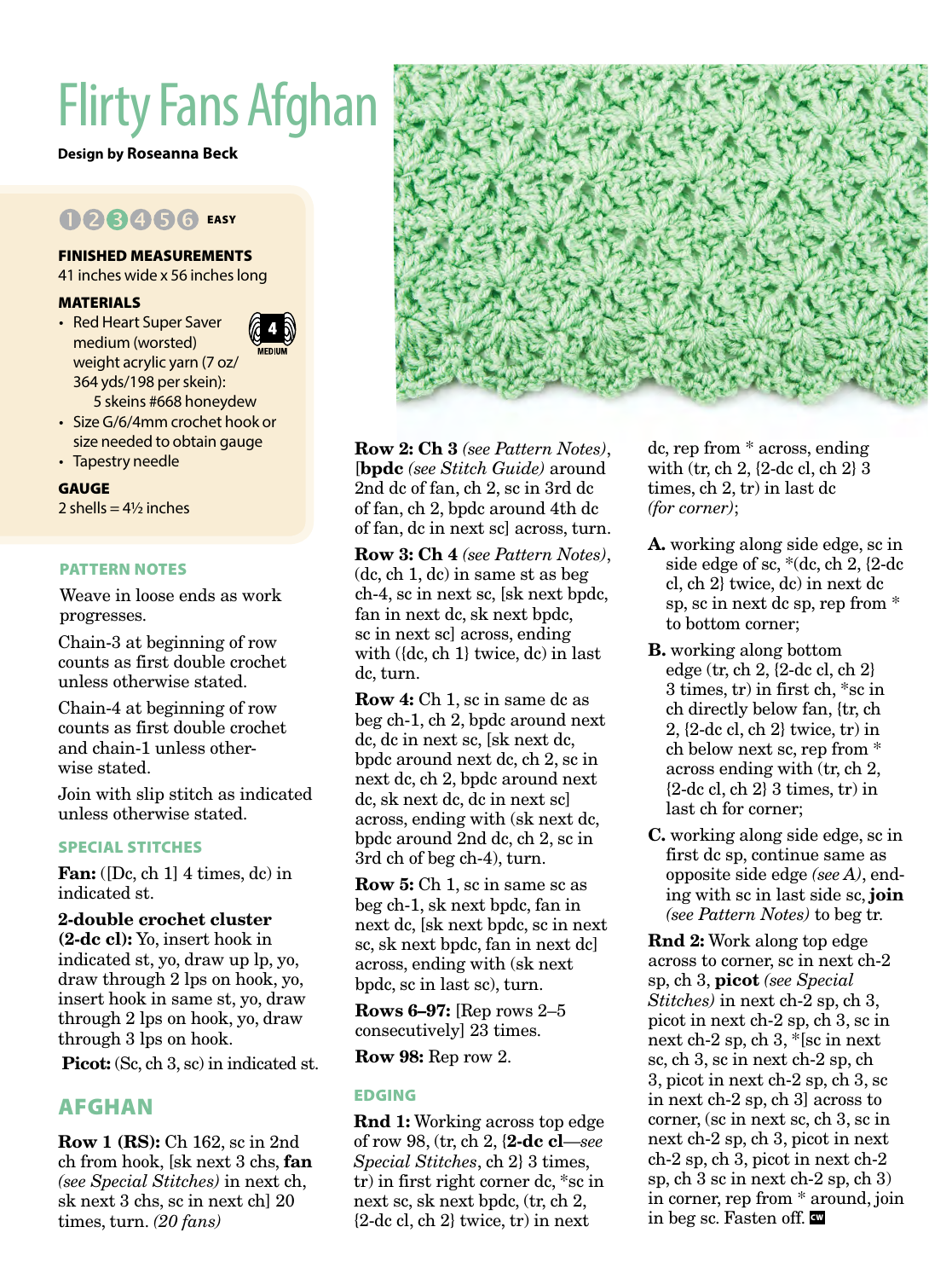*This afghan uses an interesting combination of back-post stitches and shells to create its allover fan-shape design which is just as pretty on the reverse side.*



Published by Annie′s, 306 East Parr Road, Berne, IN 46711. Printed in USA. Copyright © 2015 Annie′s. All rights reserved. This publication<br>may not be reproduced in part or in whole without written permission from the publ

Every effort has been made to ensure that the instructions in this publication are complete and accurate. We cannot, however, take responsibility for human error, typographical mistakes or variations in individual work. Please visit AnniesCustomerService.com to check for pattern updates.